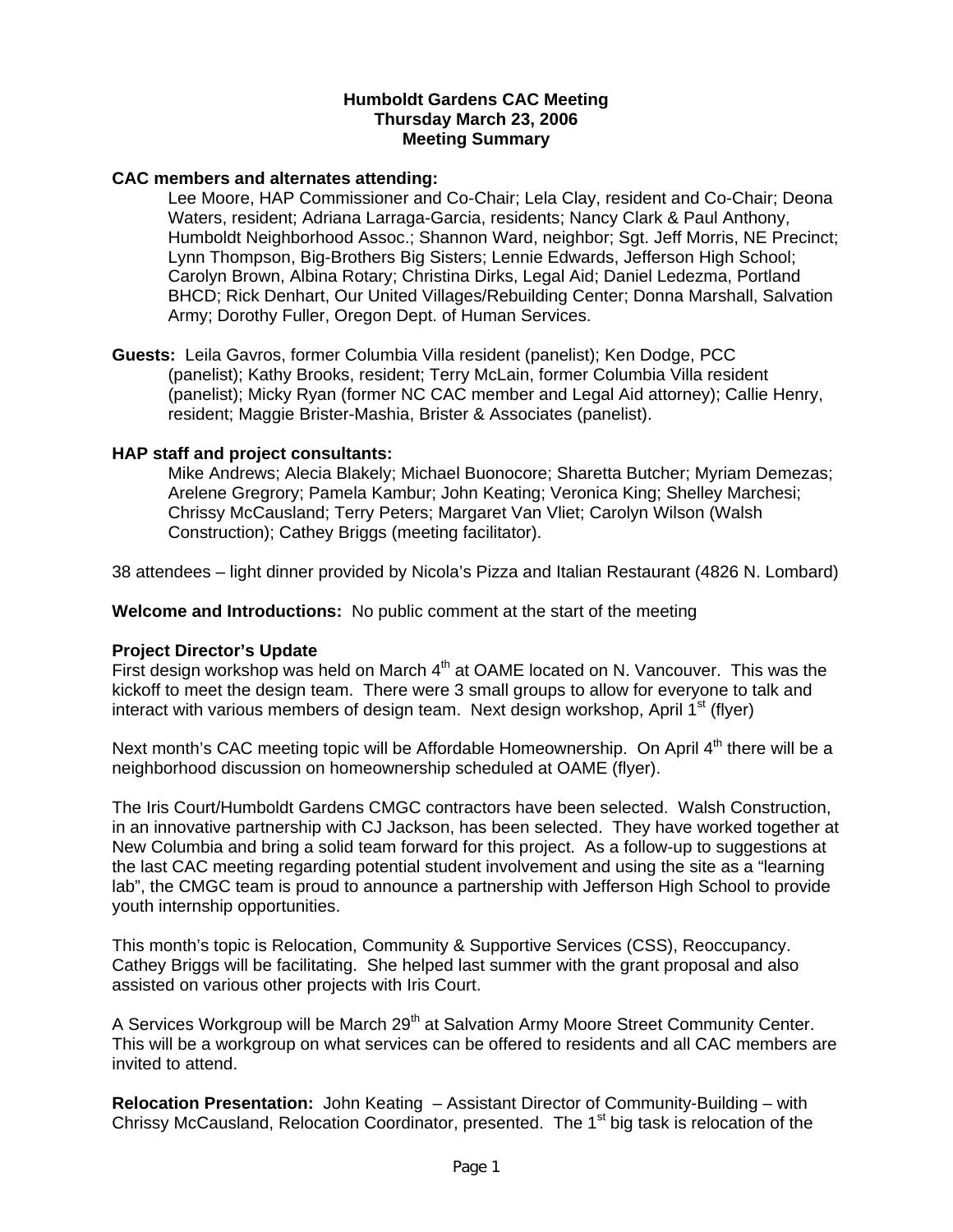Iris Cluster. The Relocation Team has started working with residents. The relocation and CSS teams are currently on-site. The questions most asked of the relocation team are:

- -- When do I have to go?
- -- Where am I going?
- -- Who pays for it?

**When do I have to go?** Relocation officially starts June 2006 so that families are not uprooted while the kids are still in school. Some of the seniors and some single people would like to move now, so the team has started offering an early-move process. The entire relocation process will be complete by the end of October. The Relocation Team for New Columbia relocated 382 households in 6 months and there are less than 1/3 the number of households at Iris Court.

The relocation team has regular hours of operation at Iris Court. Residents and CAC members are all welcome to stop by and visit. Just under 50% of families wanted to move early, so relocation is moving along already.

## **Where am I going?** There are a lot of choices

-- Other public housing sites – residents can transfer from one public housing complex to another .

-- New Columbia – these are brand new, never-lived-in apartments for occupancy; 20-25 families from Iris Court are already thinking of moving to New Columbia.

-- Section 8 vouchers – HUD has provided special vouchers and the Rent Assistance department has set aside 98 for Iris Ct. Cluster residents only.

**Who pays for the move?** HAP pays for the move. This payment will include all expenses to find, apply, and move into a new home. The ways payment can be made are:

-- A lump sum payment where the household gets one big check and then moves themselves.

-- Utilize one of the moving companies under contract to HAP for this project. They will move everything for the resident. For Seniors and Disabled residents, movers will even pack everything for them.

# **Panelists Mickey Ryan; Terry McLain; Leila Gavros; Ken Dodge; Maggie Brister** –

**New Columbia Relocation Experience**: One individual said he had always hated moving. When he found out he had to, HAP made it so easy to do that he couldn't believe it. His family used the HAP moving company and it was very easy. While looking for a place he was allowed gas money to help him search. When moving back, the only option was the lump sum option and he said it went very well. His family had plenty of money to move, and HAP even took the deposit out of the lump sum so they only had to pay rent when they returned.

Another resident was very nervous about moving & resistant. She started looking in areas and interviewing schools for her son. Wanted to be sure to get the education she wanted for her son; how many kids in the area; how many cats and dogs; etc. She took very proactive steps in moving.

**What might be improved upon (Panelists):** One resident said it went so successfully that he doesn't think it could be improved upon. Staff still stays in touch with him. The second resident echoes that answer. It was a struggle by some residents to be able to decide whether to go to Section 8 or stay with Public Housing. Most didn't know much about Section 8 and they may need to get more information. One of the residents went from Public Housing to Section 8 back to Public Housing – he had to pay a water bill for the first time in a long time. His CSS worker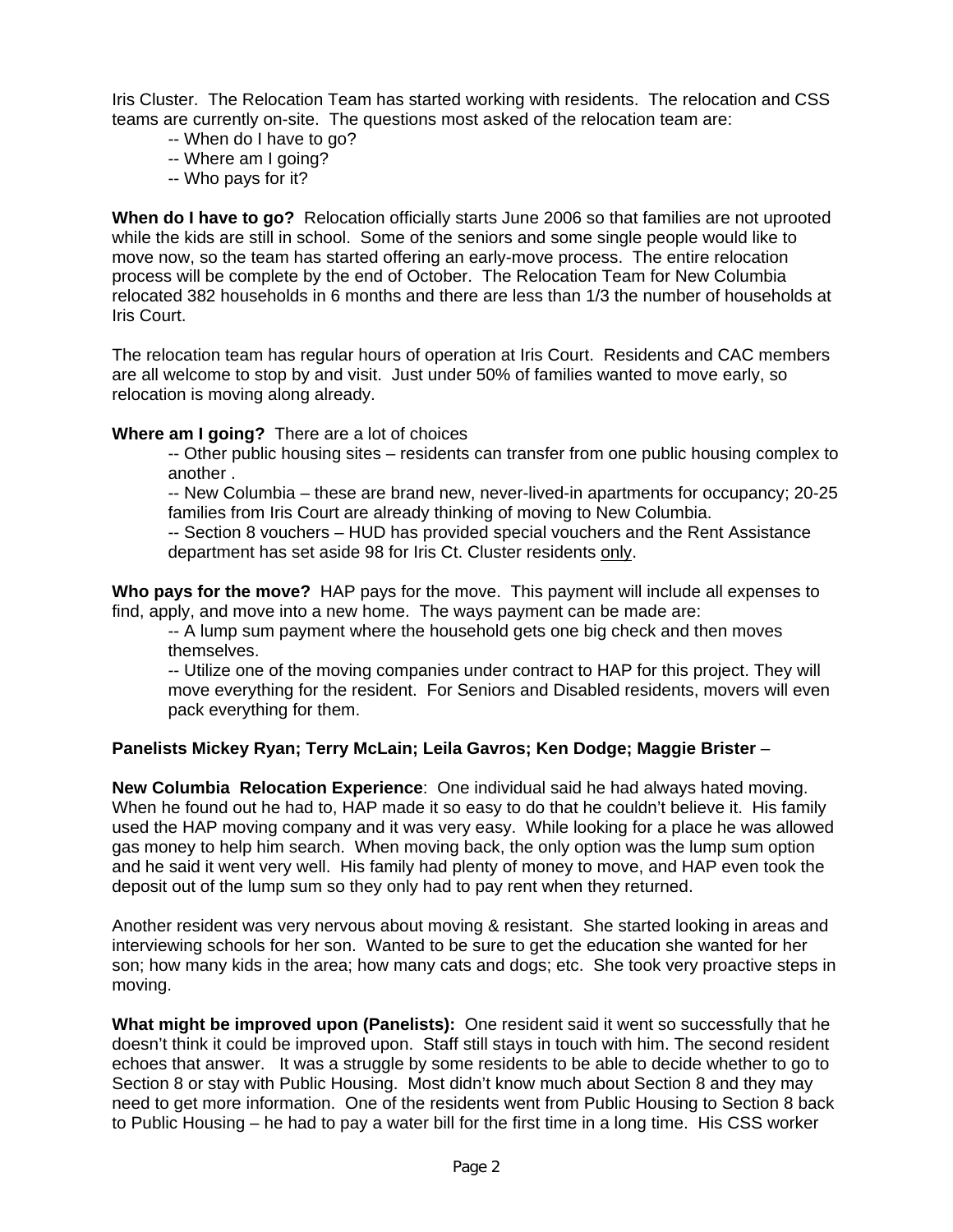was able to help with this. One of our CSS partners said it is necessary minimize anxieties of the families moving. Staff needs to put a bit more time into easing anxiety for clients.

| <b>Relocation</b> |                                                            |                          |                                                                                                                                                                                                                                        |  |  |
|-------------------|------------------------------------------------------------|--------------------------|----------------------------------------------------------------------------------------------------------------------------------------------------------------------------------------------------------------------------------------|--|--|
|                   | <b>Relocation Questions</b>                                |                          | <b>Answers</b>                                                                                                                                                                                                                         |  |  |
|                   | What about utility deposits coming and<br>going?           | $\overline{\phantom{a}}$ | HAP pays all deposits and transfer fees<br>unless they are caused by back balances.<br>Then HAP works with the utility company<br>to resolve the back balance by payment<br>plan. The \$16.50 transfer fee is also paid<br>by HAP.     |  |  |
|                   | What happens to someone who<br>chooses Section 8           | $\overline{\phantom{a}}$ | S8 recipients get help to find housing.<br>Case management to solve problem.                                                                                                                                                           |  |  |
|                   | What happens to current security<br>deposit?               | $\overline{\phantom{a}}$ | If the resident chooses Public Housing, it<br>transfers to another Public Housing<br>property. If they are going to Section 8,<br>the Public Housing deposit will be<br>returned and can be used for deposits to<br>private landlords. |  |  |
|                   | How do residents see new housing?                          | $\overline{\phantom{a}}$ | Staff drives, provides bus tickets,<br>childcare.                                                                                                                                                                                      |  |  |
|                   | What happens to residents who need a<br>lot of assistance? | $\frac{1}{2}$            | HAP contracted with special moving<br>service (e.g. Todd's Moving) Also CSS<br>and relo staff                                                                                                                                          |  |  |
|                   | What about the school transportation<br>impact on kids?    | $\overline{\phantom{a}}$ | School stability specialist helps describe<br>choices. Helped families navigate.                                                                                                                                                       |  |  |

**CSS Presentation:** Michael Buonocore began the overview. When relocation ends, CSS continues on until after the families are moved back for a period of time to the new property. This team assists with crises that arise, and move the adults along on a self-sufficiency continuum; including continuing education, moving into living wage employment, potential homeownership, etc. There are many community partners that help with this goal.

There is currently one full-time CSS Family Program Specialist onsite to work with families. The CSS Team Lead is spending about 50% of her time at Iris Court. They help determine what the families need to work toward self-sufficiency. The School Stability Specialist will work with families with kids again for Iris Court. CSS will be adding one more Family Program Specialist in the next few months.

The draft of the CSS Workplan is available tonight to the committee. Everyone is also invited to next week's Services Work Group meeting on 3/29 for even more detail. There are two ways for this CAC committee to get involved; take a draft and read it. Then give feedback to Michael Buonocore. Also come to meeting next Wednesday and bring your comments and questions so they can addressed.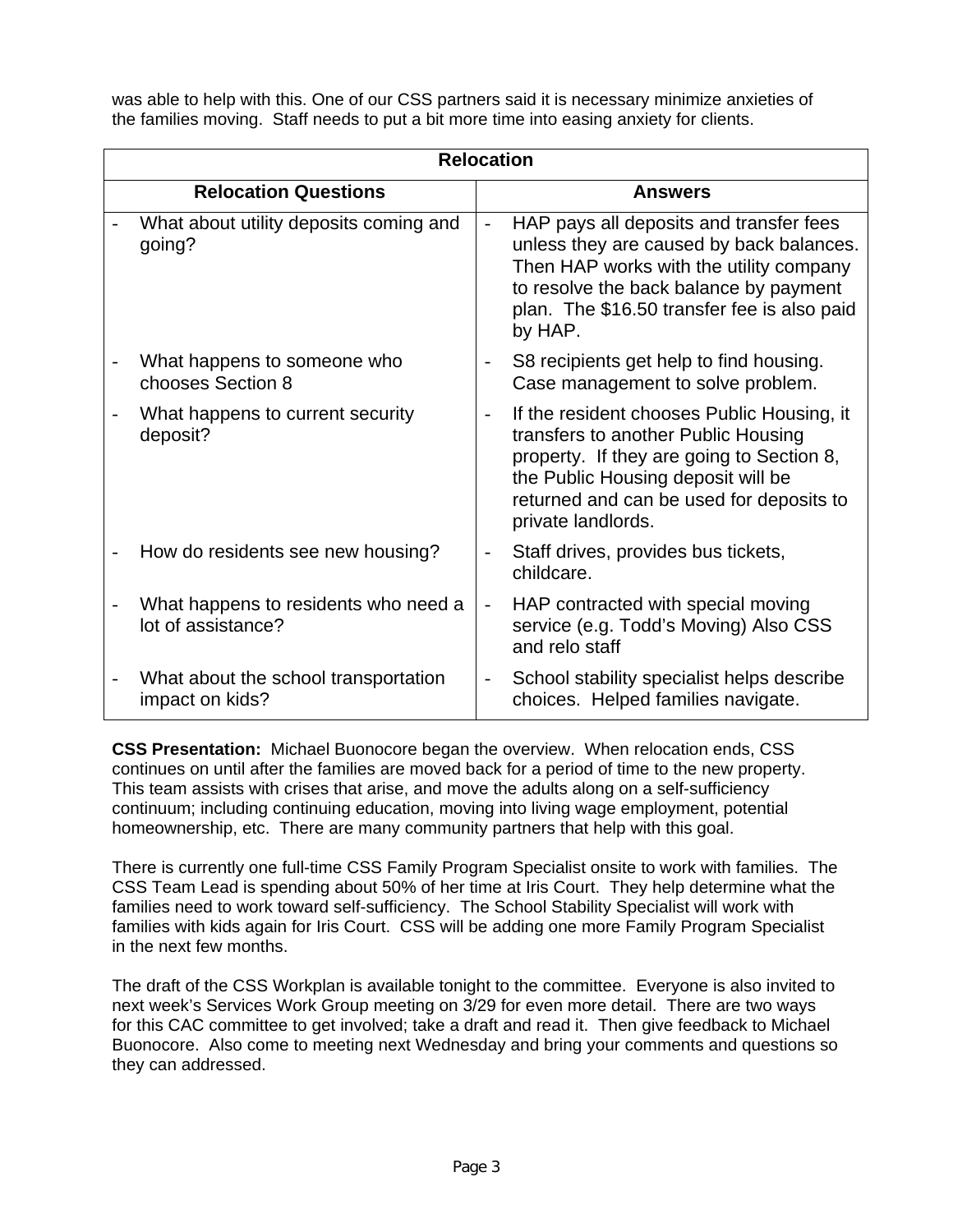Arlene Gregory continued with the CSS portion of the meeting as follows. The CSS team does an assessment on each adult in the family; they get to participate in setting their own goals; staff meets them where they are at that moment and don't set the bar higher than can be attained.

**New Columbia CSS Experience (Panelists)**: One partner said that there is great success/strength is individuals involved; great hiring of staff and impassioned staff for families. Staff had good knowledge of their families; strong lines of communication.

This is a well-thought out process; there are specialists in different areas for when specific issues arise. There is an assigned staff person for every family, but the families still had access to entire team. Clients relocating had added resources to help move their lives further along.

A resident agrees they "meet you where you are at". The patience of her CSS worker was great; a perfect match-up of herself and Arlene. The other resident panelist said that if his CSS worker hadn't seen him for a while, she would contact him to be sure everything was going fine.

The legal aid panelist heard mostly from residents. She was worried people wouldn't want to share information with CSS staff because they were also the landlord, but trust building was great between staff and families. Watch for building a trust level. Can the matching be as perfect with smaller staff at IC?

Our education partner said that partners needed to communicate better with the CSS staff about opportunities that are available to all the clients. Is there a way to disseminate information from partners to CSS staff easier and quicker? A structure needs to be in place to allow for better communication.

| <b>CSS</b> |                                                              |                          |                                                                                                           |  |  |  |
|------------|--------------------------------------------------------------|--------------------------|-----------------------------------------------------------------------------------------------------------|--|--|--|
|            | <b>CSS Questions</b>                                         |                          | <b>Answers</b>                                                                                            |  |  |  |
|            | What was ratio of CSS to families?                           | $\overline{\phantom{0}}$ | Depending on specialty-25 families                                                                        |  |  |  |
|            |                                                              |                          | 50-60 families per case manager at<br><b>New Columbia</b>                                                 |  |  |  |
|            |                                                              |                          | HG Draft plan 1:55 w/additional support                                                                   |  |  |  |
|            | Are scattered site residents on same<br>timeline & benefits? |                          | Benefits will be the same- timeline will<br>follow Iris Court relocation                                  |  |  |  |
|            |                                                              |                          | Homeownership plan will include<br>relocation                                                             |  |  |  |
|            |                                                              |                          | Staff will track scattered site residents-<br>(Although activity may not be reflected<br>in the CSS plan) |  |  |  |
|            | Is the HAP tracking software<br>accessible?                  |                          | Website gives a preview; actual<br>database is confidential and available to<br>case managers             |  |  |  |

**OCCUPANCY & REOCCUPANCY:** John Keating spoke to 4<sup>th</sup> question from resident: Do I get to come back? A big concern is that some Hope VI projects move out and never get to come back. This has happened across the country. This will not happen at Humboldt Gardens. Reoccupancy is the people that left the property, and are coming back to the new property.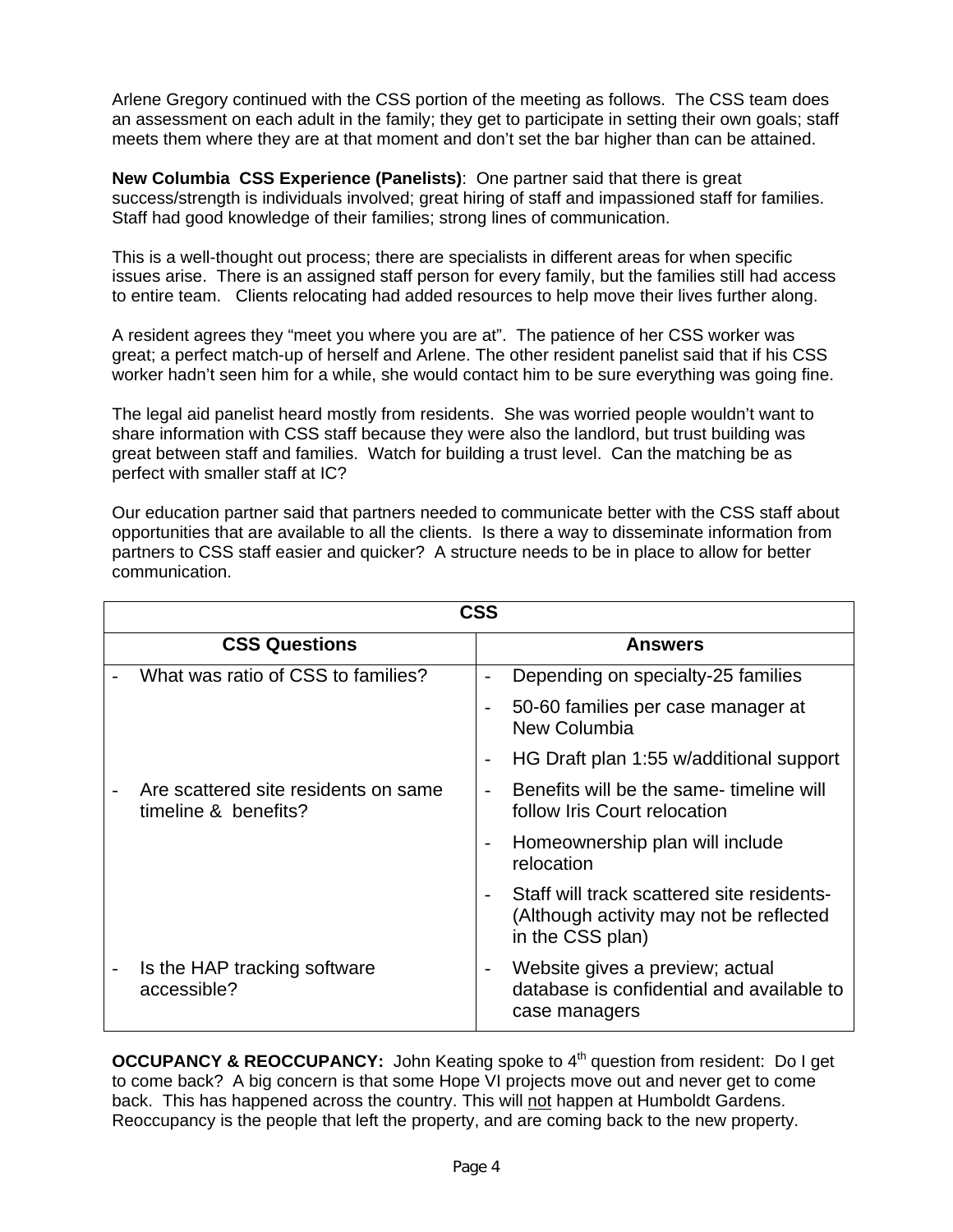Occupancy is a new resident that is from the community. Reoccupants have "1<sup>st</sup> dibs" to coming back. One major question from families is wanting to know if there is a screening to return or move to the property. The answer to this is "yes" so that everyone is screened in the same way when they apply or decide to move back to Humboldt Gardens. Families will know that we have taken a good look at returning families.

A new HUD requirement is a self-sufficiency plan for reoccupancy. Staff needs to get families on the path toward self-sufficiency by helping them to further their education, improve their employment or unemployment status, etc. The Iris Court grant application had our selfsufficiency plan. What is Self-Sufficiency? It means you don't need HAP's help to pay your rent anymore, or you might buy a home. This will be a requirement for occupants as well as reoccupants. If you lived at Iris Court before, you will have priority to return – but you will be screened along with all new residents.

There will be Public Housing as well as Affordable Housing at Humboldt Gardens, so one step toward self-sufficiency could be moving from Public Housing to Affordable Housing. It's not market rent, but it's also not Public Housing. This means that you don't have to move out of Humboldt Gardens in order to obtain self-sufficiency. You can move from PH to AH. It is not a quick trip to self-sufficiency; residents will work with knowledgeable staff for the next 5 years on this self-sufficiency continuum.

**Input from New Columbia Panelists on Screening:** Although it was not done at New Columbia, one resident thinks occupancy and/or reoccupancy screening is a very good idea. Also, a self-sufficiency plan would have been great for New Columbia. A mixed population property helps give people in a lower income level a look toward the next step up – it's a good model for those in Public Housing, from the Affordable Housing, and homeowners. It also gives kids the opportunity to see their parents and other neighbors striving to have a better life.

The other New Columbia resident agrees with the statements above. He also said there is a self-sufficiency plan at New Columbia, it just wasn't mandatory for the working able adults.

The legal aid panelist has a concern about families that have a minor who does something illegal or something that would cause the family not to pass the reoccupancy screening. Families need to know when they leave that that could be what would happen and this move could be permanently out of HAP housing.

The question was asked whether the self-sufficiency plan will only be required for working able adults? Will everyone else (disabled & elderly) be able to return without the self-sufficiency part of the process? YES, but they will still have to go thru the screening. Staff needs to be as specific as possible on the front end so that people know what to expect when it comes time to return.

The educational partner stated that a critical item at New Columbia is the Life Long Learning Center (LLLC). There is a need to have on-going support and availability of opportunities for people. Will something like that be avail at Iris Court? There will be a community area for services and partners to bring their areas of expertise to the neighborhood.

What happens with challenges that occur by cutbacks from HUD like the bedroom size issue at New Columbia? One resident panelist had that happen – the new Section 8 guidelines stated 2 people to a bedroom so his family had to go back to a 2 bedroom with 13-year old twins – 1 boy & 1 girl. Their family had no choice but to go back to Public Housing for the 3 bedrooms.